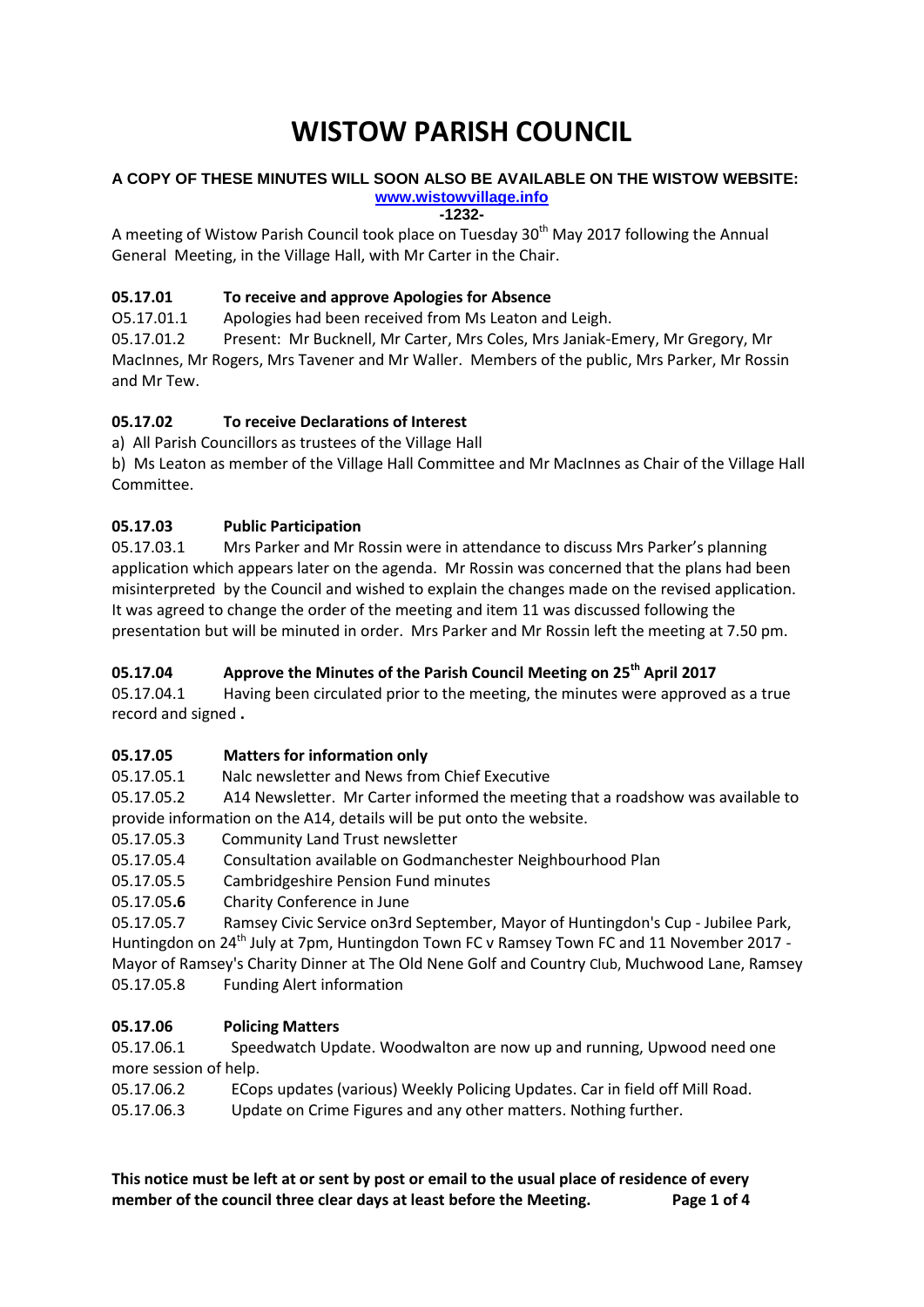#### **Page 2**

## **05.17.07 To receive reports from County and District – Mr T Rogers, Mr P Bucknell and Mrs J**

**Tavener.** Councillors are still in purdah due to election. Mr Rogers introduced himself and detailed the Committees he is involved with: Pension Fund, Accounts and Assetts, Fire Authority and LGSS

#### **05.17.08 Finance**

|          |                                               | a) the Financial Statement and Cashflow for May was approved |  |
|----------|-----------------------------------------------|--------------------------------------------------------------|--|
|          | c) payment of following amounts was approved: |                                                              |  |
|          | <b>Environment agency</b>                     | £14.20                                                       |  |
|          | Mrs R Moore, auditor                          | £50.00                                                       |  |
|          | Mr R Farrar, website                          | £ 660.00                                                     |  |
|          | Clerks salary and expenses                    | £362.68                                                      |  |
|          | Capalc renewal                                | £216.95                                                      |  |
|          | Mr MacInnes expenses                          | £61.48                                                       |  |
|          | CGM, grass cutting                            | £621.60                                                      |  |
| NE 17 NR | Income for May                                |                                                              |  |

**05.17.08** Income for May:

Upwood and Raveley training £92.50 (received in April but not recorded until statement received), VAT refund £1425.01

#### **05.17.09 Annual Audit**

| 05.17.09.1 | Mrs Moore has now carried out the internal audit and is satisfied with our control |
|------------|------------------------------------------------------------------------------------|
| systems.   |                                                                                    |

05.17.09.2 The annual governance statement was read and approved

05.17.09.3 The accounts were approved and it was confirmed that they truly reflect the financial position

05.17.09.4 The accounting statements shown in the annual return were approved.

#### **05.17.10 Correspondence**

05.17.10.1 It was agreed that no donation would be made to Magpas.

## **05.17.11 To consider any Planning Applications received and planning related issues**

05.17.11.1 Revised scheme following the refusal of planning permission reference 17/00096/FUL for the proposed demolition of existing bungalow and the erection of a detached dwelling and garage. Site Address: The Bungalow Manor Street Wistow. Reference: 17/00984/FUL Following much discussion the revised scheme was recommended for approval with the necessary conditions to avoid disruption to traffic and the bus service.

#### **05.17.12 Highways Report/Traffic Matters**

05.17.12.1 MVAS is ordered, update on installation, Mr Leigh was absent, Mr Carter would chase.

05.17.12.2 No other outstanding highways issues

## **05.17.13 Maintenance Issues**

05.14.13.1 Playground – one quote was still outstanding for playground equipment. 05.17.13.2 Playground rota/risk assessment forms, March Mr MacInnes, provided, April Mr Gregory, May, Mr Leigh, June, Ms Leaton.

**This notice must be left at or sent by post or email to the usual place of residence of every member of the council three clear days at least before the Meeting. Page 2 of 4**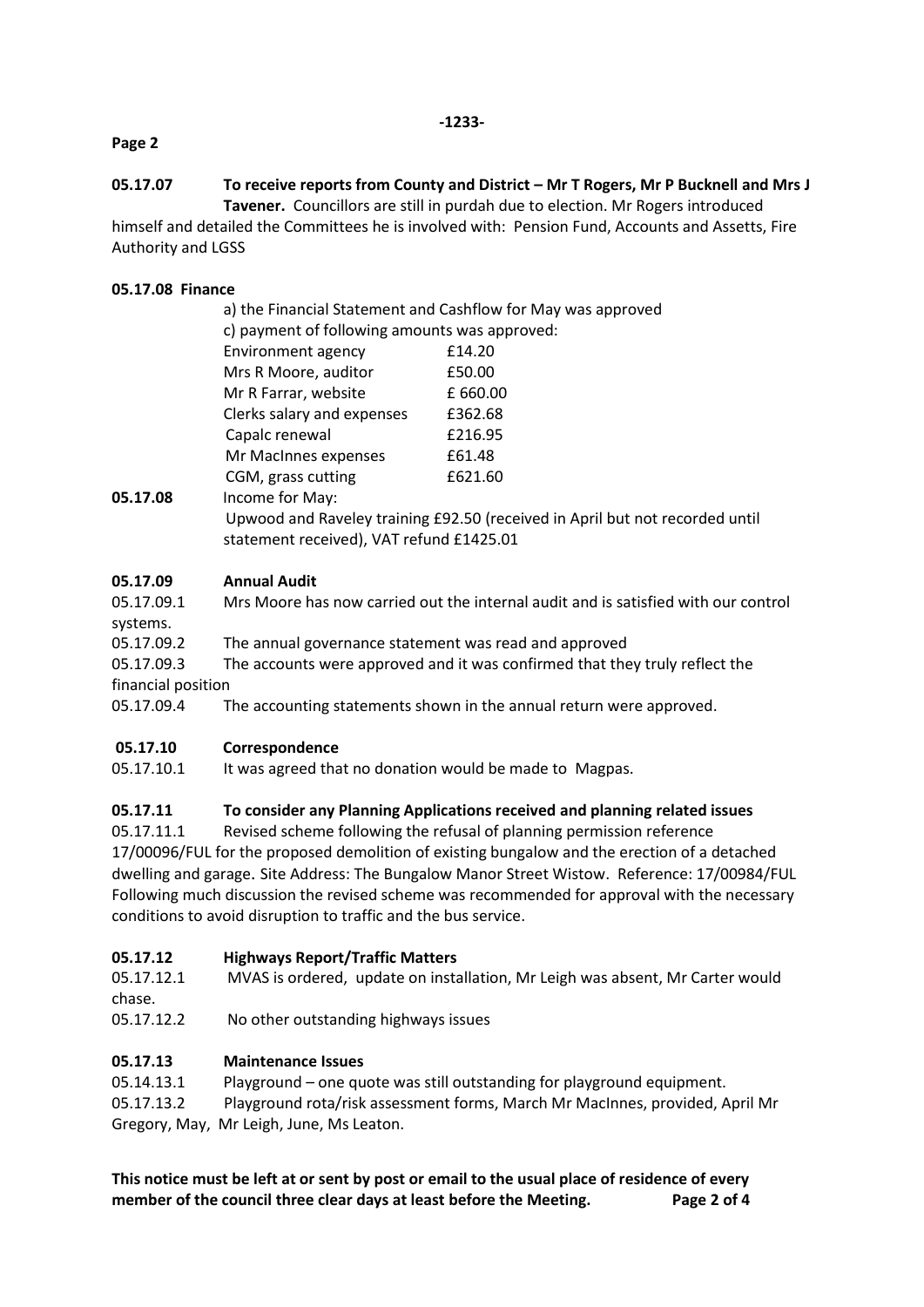-1234-

Page 3

05.17.13.3 Mr Waller agreed to take on the post of Tree Warden and will attend the relevant training sessions.

05.17.13.4 Grass cutting, is still not satisfactory, the Clerk would ask for a visit to run through the contract. Grant of £474.33 offered from CCC toward cutting of their areas was accepted, invoice to be sent.

05.17.13.5 Hedges on Oaklands Close were a problem, The Clerk and Mrs Tavener would email Luminus and ask them to look at them.

## **05.17.14 Administration Matters**

05.07.14.1 Street lighting, all quiet, remove from agenda.

05.07.14.2 Dog fouling signs had been put up.

05.07.14.3 Ms Leaton had sent a message that at present there is no funding available for a public access defibrillator. This would be shelved for the time being.

05.07.14.4 Membership renewal for CAPALC was approved.

#### **05.17.15 Working Parties Feedback and Updates**

a- Litter, Mr MacInnes, nothing to report

b- Countryside, Mr Gregory, there had been some discussion about the

reinstatement of a bridge to create a circular walk. Mr MacInnes would approach the farmer whose land it is to see if there is any interest.

c- Village Hall, Mr MacInnes/Ms Leaton, Mr MacInnes reported that it has now been decided to shelve any plans for a new hall and concentrate on bringing the existing building into good repair.

d- Website, Mrs Janiak-Emery, a training session would be organized and the website brought up to date. At the same time the Transparency code grant could be considered. e- Grass/Trees, Mr Waller will meet with grass contractor to ensure they have a full

understanding of the contract.

## **05.17.16 Items for the Wistow Warbler and Wistow Web site.**

To note any relevant information.

05.17.16.1 Update on website, items to go on. Media policy to be added and finance details.

05.07.16.2 Training for Mrs Janiak-Emery and Clerk to update website, see above

05.17.16.3 Transparency code grant, see above

#### **05.07.17 Monthly audit**

Mr Gregory is our auditor for May, Mr MacInnes volunteered for June

## **05.17.18 Matters for future consideration**

05.17.18.1 Community Plan

## **05.17.19 Date of next meeting**

Tuesday, 27<sup>th</sup> June 2017 at 7.30 pm in the Village Hall

Close of Meeting

**This notice must be left at or sent by post or email to the usual place of residence of every member of the council three clear days at least before the Meeting. Page 3 of 4**